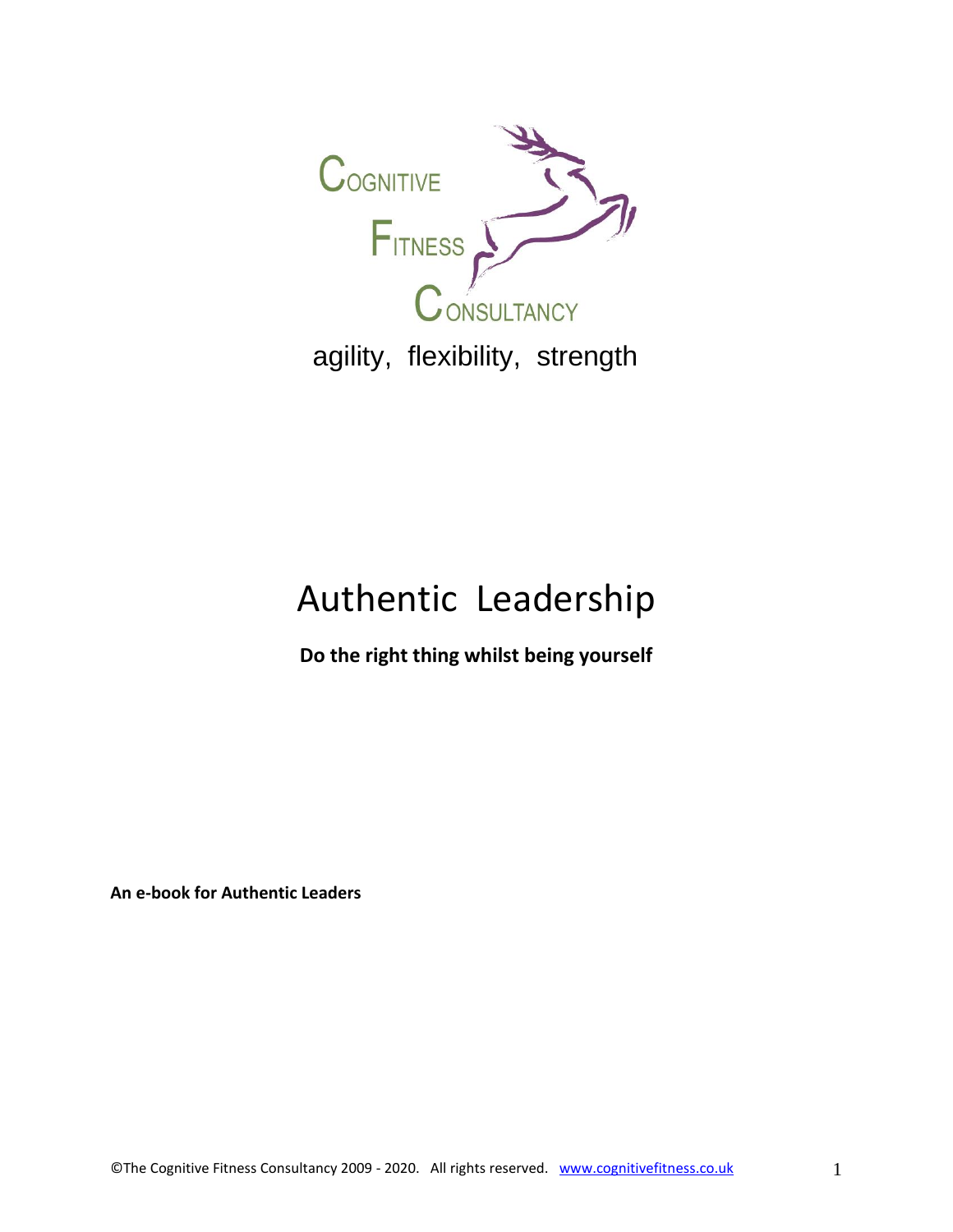# Introduction and Background

This e-book has been written to provide supporting information to leaders regarding Authentic Leadership. It has been designed to be used in conjunction with a leader's personal 180° or 360° Authentic Leadership Report.

It is suggested that 'Authentic Leadership' is different to other leadership theories such as Situational Leadership or Charismatic Leadership in so much as the focus within Authentic Leadership is on leader self-awareness and ethical decision making.

# Contents

- 1. What is Authentic Leadership?
- 2. The 4 Aspects of Authentic Leadership
- 3. The Authentic Leadership Model
- 4. How do Authentic Leaders Behave?
- 5. The Benefits of being an Authentic Leader
- 6. Your personal 360° Authentic Leadership Report



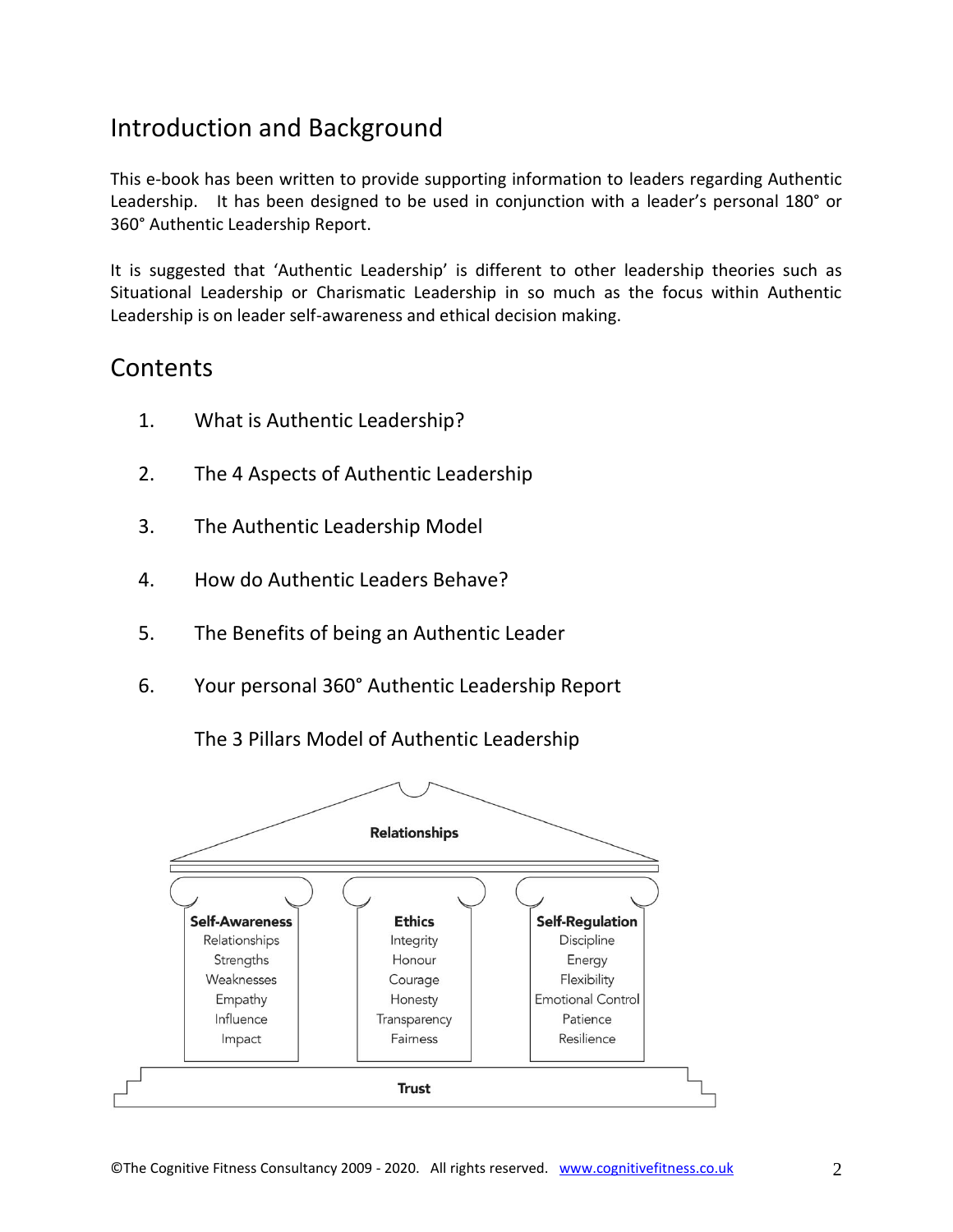## 1. What is Authentic Leadership?

Authentic Leadership links who you are as a person (your beliefs and values), with how you lead and manage within your organization (your thinking and behaviours).

## 2. The 4 Aspects of Authentic Leadership

Different theorists conceptualise Authentic Leadership slightly differently. However, all agree that self awareness, self regulation and making the right ethical choices are critical components of it.

These aspects can be conceptualized into a model which links a leader's thoughts; their Self Awareness and their Ethical Virtue, with their subsequent actions; their Self Regulation and their Ethical Actions.

Authentic Leadership is therefore found in the overlap between these 4 aspects. This model is detailed below in Fig. 1

# 3. The Authentic Leadership Model from which the 3 Pillars Model emerged



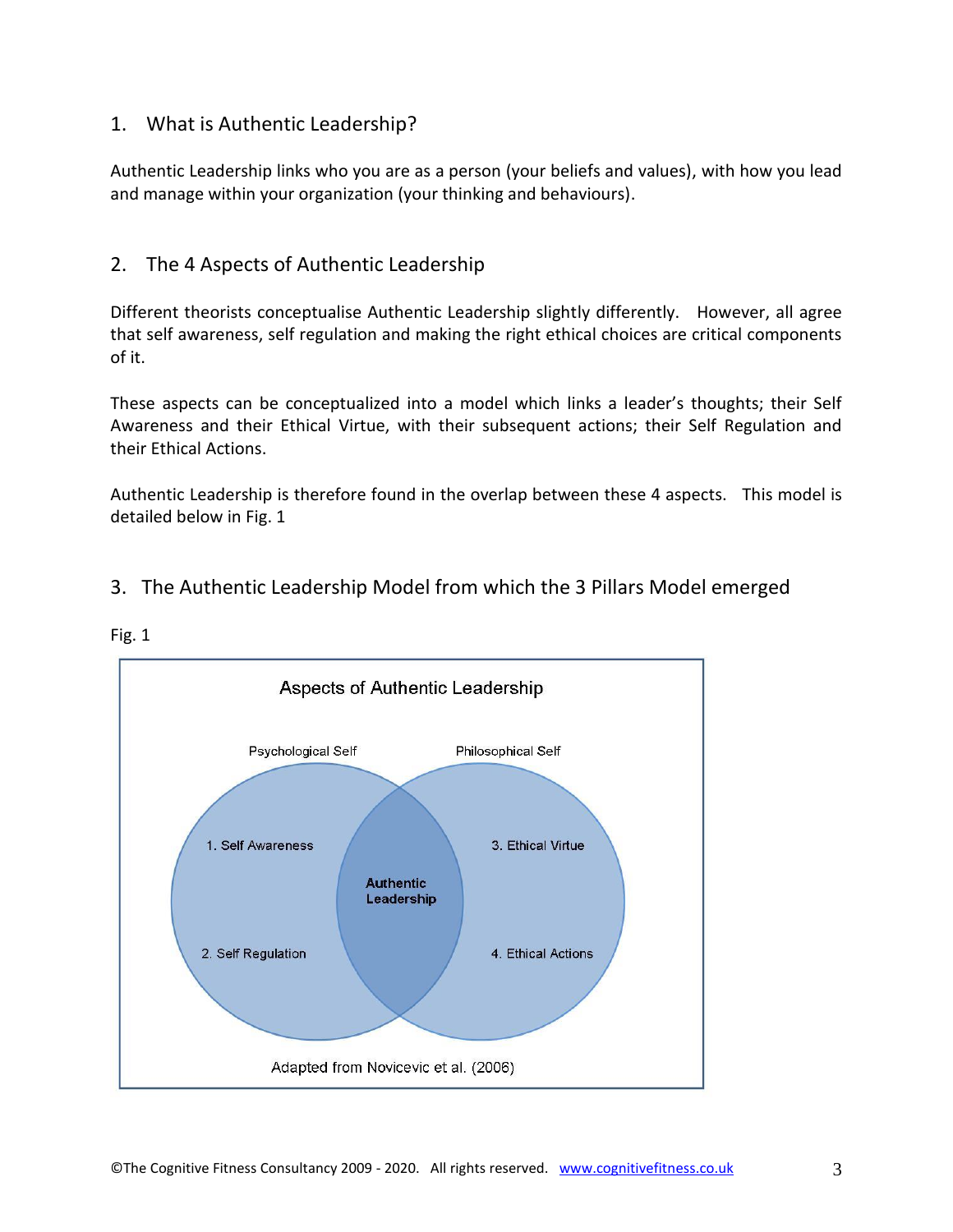#### 4. How do Authentic Leaders Behave?

Authentic Leaders are congruent in that what they say, and their subsequent actions, are consistent. They "walk their talk". They "say what they mean and they mean what they say". And they say it simply.

In a work environment, Authentic Leaders are ethically sound. They are highly principled regarding their ethical integrity and have a reputation for being courageous in the face of what they consider to be unethical decision making on the part of others.

Authentic Leaders take a multi-perspective approach to problem solving and to difficult ethical issues. They are more likely than other leaders to take all stakeholder positions into account when thinking issues through and deciding what to do.

An Authentic Leader use everything that happens around them as an opportunity to learn more about themselves and others. As such, they continually develop their own self-awareness and understanding of others.

#### 5. The Benefits of being an Authentic Leader

Authentic Leaders have a special relationship with their followers; one that is characterised by mutual respect, mutual support and mutual trust.

Authentic Leadership is a leadership multiplier; the actions taken by Authentic Leaders are received more favourably by others. Therefore the impact of their outcomes and their results are significantly increased. Authentic Leadership provides a lens through which all positive leadership outcomes, such as hope and trust are magnified, thereby leading to 'better' results.

Authentic Leaders get the best from their people; staff and colleagues are favourably influenced by them and follow their lead willingly.

Authentic Leaders are more successful; they accept themselves for who they are and are happier as a result. They have a congruence that others aspire to.

Authentic Leaders get themselves noticed; they have a higher profile than other leaders at work, regardless of their position in the organisational hierarchy.

Authentic Leaders get results that consistently out-perform their colleagues and other comparable leaders. They do this with an elegance and a humility that inspires others; even when facing challenging times, they consistently act as a role model to colleagues and staff alike.